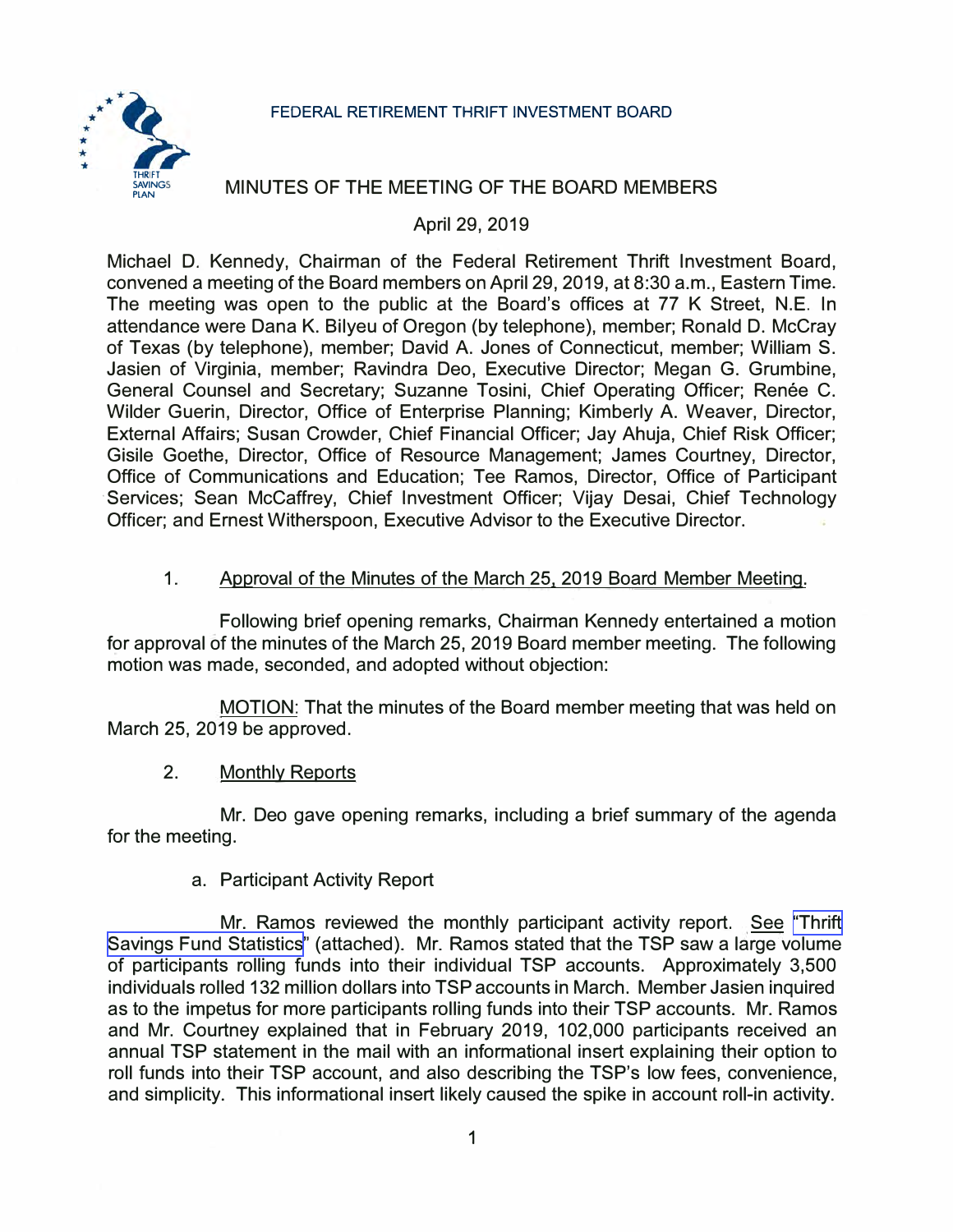Mr. Ramos also noted that the TSP now offers a voluntary two-factor authentication feature for online TSP login. This provides additional security and better protects the privacy and finances of participants and beneficiaries.

b. Legislative Report

Ms. Weaver noted that Senators Merkley and Hassan requested that the Government Accountability Office conduct a study relating to the TSP portfolio's exposure to risk from climate change and what measures can be taken to reduce that risk.

Additionally, H.R. 1994 would allow penalty-free withdrawals made in connection with childbirth or adoption, and would also raise the Required Minimum Distribution age from 70 and a half to 72.

c. Monthly Investment Performance Report

Mr. McCaffrey reviewed the monthly investment performance report. See "[March 2019 Performance Review-G, F, C, S, I, and L Funds](https://www.frtib.gov/pdf/minutes/2019/Apr/MM-2019Apr-Att2.pdf)" (attached). Mr. Mccaffrey noted that for the month of March, performance for the F Fund was in line with the Fixed Income Index and performance for the C Fund was in line with the Large Cap Index. Performance for the S Fund was behind benchmark by 4 basis points, primarily as a result of securities sampling. Performance for the I Fund was ahead of the International Index by 8 basis points, primarily due to tax effect.

For the year to date, the F, C, and S Funds are in line with benchmarks. The I Fund performed 8 basis points better than the International Index, primarily attributable to tax effect.

Amidst reports of slowing global growth, stocks still found some support from continued optimism about trade talks and a belief that the Federal Reserve is unlikely to hike interest rates in 2019. An absence of any serious inflation threat helped support this view. Large-cap stocks rose across U.S. and international developed markets, boosting the C Fund and the I Fund, though International stock returns to U.S. investors were muted by the dollar's rise. Losses in U.S. small- and mid-cap stocks led to the S Fund's decline. Fixed income investors drove Treasury yields lower, helping the F Fund to move higher.

Mr. McCaffrey explained that for the month of April to date, stocks performed well. The C Fund gained 3.83 percent; the S Fund is up 3.64 percent; the I Fund by 2.54 percent; the F Fund by 0.02 percent.

Mr. Mccaffrey also reported class action settlements for the fourth quarter of calendar year 2018. There were 63 claims open at the start of the quarter. Eight claims were opened during the quarter. A total of 14 were closed, 3 of these due to Administrator action. One claim was settled in the C Fund for 25,604 dollars and ten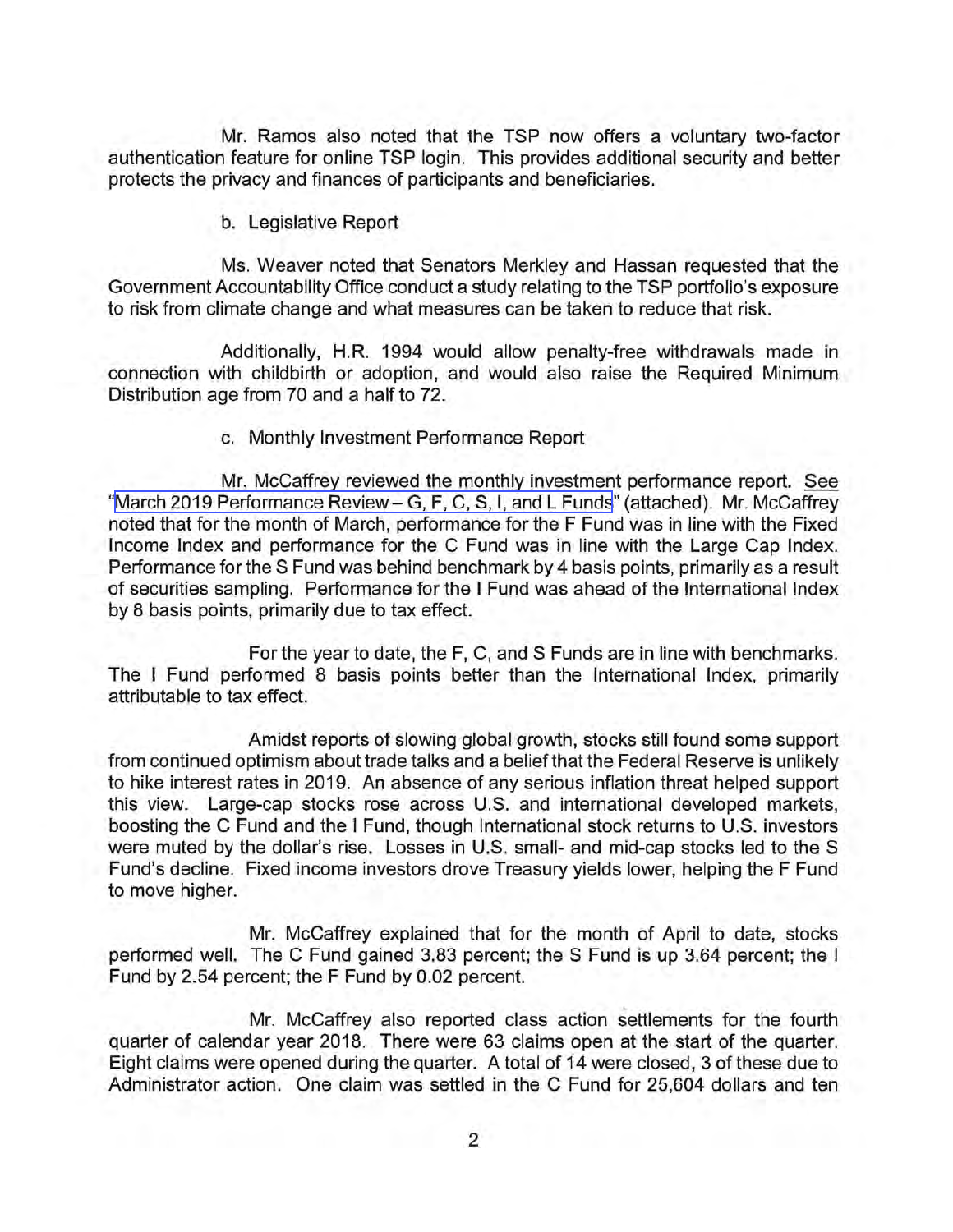claims were settled in the S Fund for a total of 760,977 dollars. At the end of the quarter, 57 claims remained open. For calendar year 2018, twenty-four claims were settled for 1 , 177,485 dollars.

d. Motion to Reaffirm Fund Management Practices

Chairman Kennedy entertained motions to reaffirm current G, F, C, S, and Fund investment policies. The Board members made, seconded, and adopted the following recommendations by unanimous vote:

MOTION: That the Board reaffirm the current G Fund policy of investing solely in short-term maturities without change.

MOTION: That the Board reaffirm the current F, C, S, and I Fund investment policies without change.

#### 3. External Audit Report

Mr. Brack Boone, Senior Auditor, presented the Audit and Security Review. See "[Audit Status/Security & Remediation Status](https://www.frtib.gov/pdf/minutes/2019/Apr/MM-2019Apr-Att3.pdf)" (attached). Mr. Boone noted that there are 21 external audits in various stages of completion. Of the 21 external audits, 10 have been completed, and 7 are in progress. An additional 4 audits will be initiated this year. He anticipates that 20 of these 21 external audits will be completed this fiscal year, which will be a new record high for the Agency. The FISMA audit will remain ongoing at the end of the fiscal year. Mr. Boone further advised on the status of FRTIB's open and closed audits as described in the written status report.

Mr. Dea added that the Agency was scheduled to close 33 audits in the first quarter of FY2019, but far outpaced schedule and closed 80 audits. In the second quarter, only 23 were closed of a scheduled 31. The Offices had completed work for the remaining 8 audits, but the Office of Enterprise Risk Management did not find the documentation sufficient to close the findings. Accordingly the Agency considers these findings still open.

Mr. Dea estimated that external auditors will close approximately 40 audits next quarter, which would put FY 2019 auditor closures at the highest rate in the last five years.

Mr. Dea noted that with respect to FRTIB's CVSS scores, critical vulnerabilities declined from 13 to 9, and of the 9 open findings, all 9 have seen the immediate vulnerability addressed, but work is ongoing to close the audit. Similarly, high vulnerabilities declined from 87 to 45. Moderate, low, and "planning" vulnerabilities have increased as higher level threats were downgraded. A OHS NCATS assessment found one medium vulnerability on an FRTIB system, which was resolved within 20 days.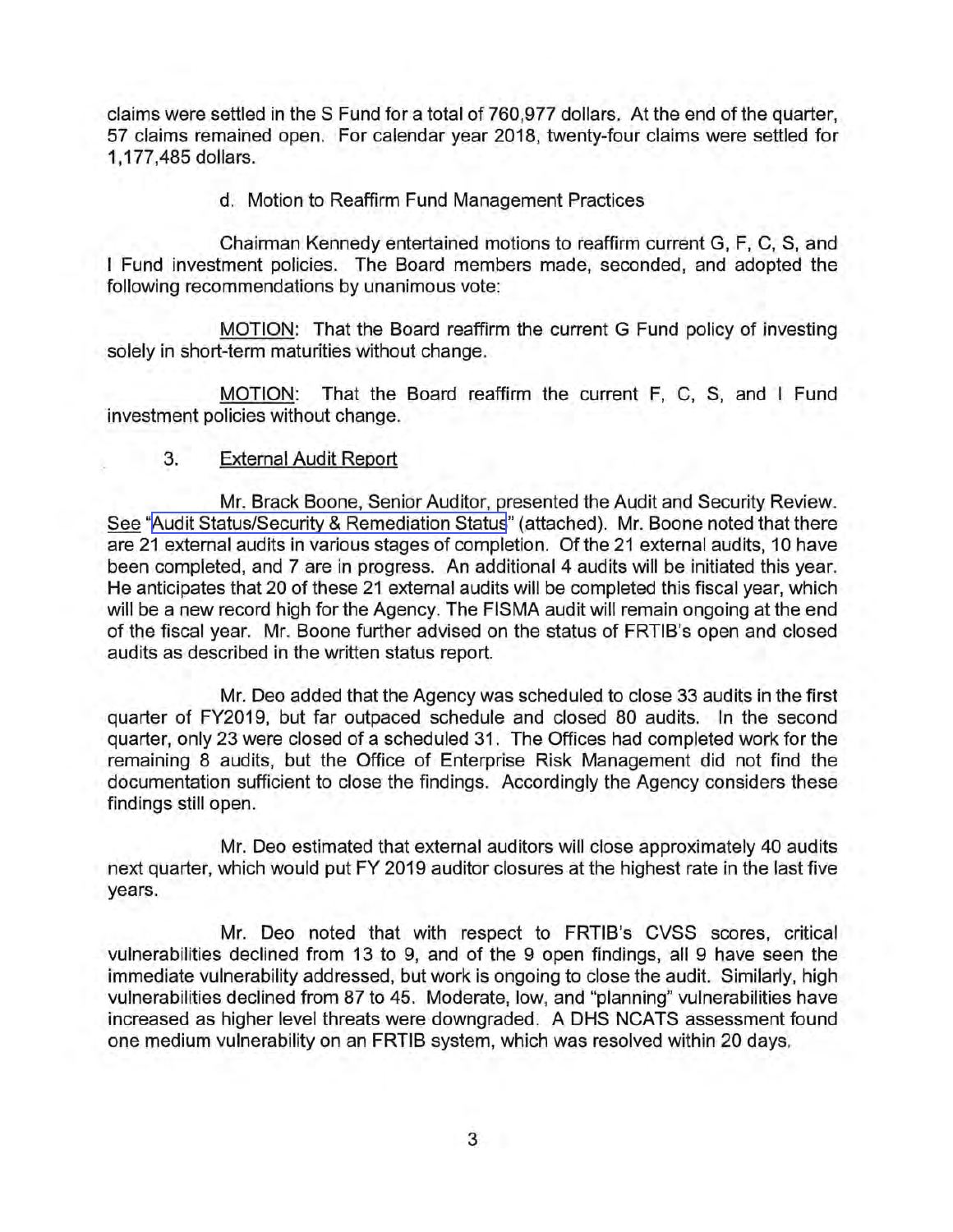# 4. Quarterly Budget Report

Ms. Crowder gave a presentation on the FY 2019 budget. See ["FRTIB FY](https://www.frtib.gov/pdf/minutes/2019/Apr/MM-2019Apr-Att4.pdf) [2019 2nd Quarter Budget Review"](https://www.frtib.gov/pdf/minutes/2019/Apr/MM-2019Apr-Att4.pdf) (attached). Ms. Crowder noted that FRTIB's budget is 88 percent in alignment with target; the second quarter target was 261.2 million dollars, of which 228.8 million dollars have been executed.

# 5. Office of the Chief Financial Officer Annual Report

Ms. Crowder also presented the Office of the Chief Financial Officer Annual Report (OCFO). See "[Office of the Chief Financial Officer Annual Report"](https://www.frtib.gov/pdf/minutes/2019/Apr/MM-2019Apr-Att5.pdf) (attached). Ms. Crowder described the role OCFO plays in managing the daily transactions of 5.3 million participants who have approximately 550 billion dollars in investments in the TSP. She also reviewed the organizational structure of OCFO, before highlighting several recent accomplishments, which included executing 614 contracts for approximately 109 million dollars, bringing the Recordkeeping Services Acquisition (RKSA) acquisition through the minimum qualification milestone, implementing a new contracting policy and procedures (T-FAS), and launching the cash management and investment operations system to combine cash flow, investment, and asset management interfaces into a single, modern system.

# 6. Internal Audit Report

Mr. Virgil Savage, Acting Auditor-in-Chief, presented a report on internal audits. See "[Internal Audit Presentation"](https://www.frtib.gov/pdf/minutes/2019/Apr/MM-2019Apr-Att6.pdf) (attached). Mr. Savage noted that FRTIB completed two internal audits in calendar year 2019 to date: (1) procurement and contract management, and; (2) vendor management. The procurement and contract management resulted in 3 findings and 3 recommendations. The vendor management audit resulted in 8 findings and 8 recommendations. There was an internal concurrence with all findings across both audits, and the audits are now closed.

Mr. Savage and Mr. Deo explained that the Agency is currently scheduled to complete an improper payment monitoring audit in 2019, but that this audit may be best served by deferring until FRTIB selects its new Auditor-in-Chief. The new Auditor-in-Chief will evaluate and prioritize an improper payment monitoring audit in relation to other audits. Accordingly, the audit would likely be deferred until 2020 or 2021, depending on the assessment provided by the new Auditor-in-Chief. The assessment and prioritization would likely occur at or before the December 2019 Meeting of the Board Members. In the interim, FRTIB would conduct an internal audit of fixed assets.

Mr. Savage noted that the internal FISMA audit remains on track for completion in December 2019. Mr. Savage also congratulated OCFO on the implementation of new contracting policies and procedures, T-FAS, which resolved the root causes of several audit findings.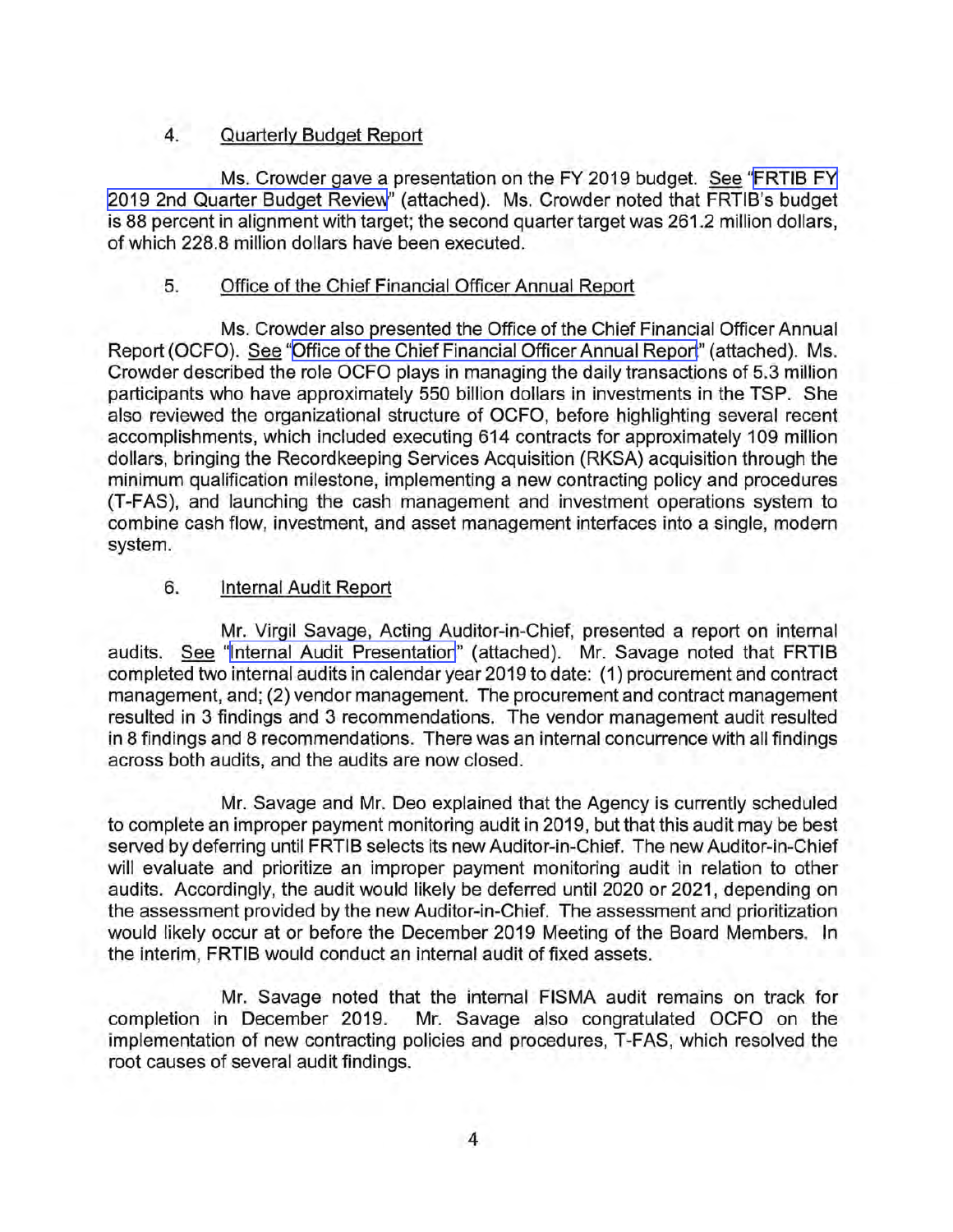Chairman Kennedy entertained motions to conduct an audit of the agency's fixed assets, and defer completion of the improper payment monitoring audit. The Board members made, seconded, and adopted the following recommendations by unanimous vote:

MOTION: That the Board shall conduct an audit of fixed assets.

MOTION: That the Board shall defer conducting an improper payment monitoring audit until it has received the evaluation and recommendation of the incoming Auditor-in-Chief.

# 7. Annual Financial Report

Mr. Thomas Rey of CliftonLarsonAllen (CLA) presented an overview of the 2018 financial statement audit. See "[Federal Retirement Thrift Investment Board -](https://www.frtib.gov/pdf/minutes/2019/Apr/MM-2019Apr-Att7.pdf) Thrift [Savings Fund"](https://www.frtib.gov/pdf/minutes/2019/Apr/MM-2019Apr-Att7.pdf) (attached). Mr. Rey stated that CLA's independent auditor's report resulted in an unmodified "clean" opinion that the Agency's financial statements are presented fairly, and in all material respects, in conformity with the U.S. Generally Accepted Accounting Principles (GAAP). CLA issued a Letter on Internal Control Over Financial Reporting. No material weaknesses were identified, but 2 significant deficiencies were identified. Mr. Rey noted that the 2 significant deficiencies included the following: (1) System Authorizations and Continuous Monitoring and (2) Plans of Action and Milestones Remediation. Other control matters which were neither material weaknesses nor significant deficiencies were identified and raised with FRTIB  $-11$ relating to IT matters, and 2 relating to financial policy and reporting.

### 8. Department of Labor (DOL) Presentation

Mr. Michael Auerbach of the Department of Labor, Employee Benefits Security Administration (EBSA), presented an overview of the fiscal year 2019 fiduciary oversight program. Ms. Heather Flanagan of KPMG LLP presented highlights of the overall audit assessment from May 2018 to April 2019 and an overview of the new fundamental control recommendations. See "[U.S. Department of Labor Employee](https://www.frtib.gov/pdf/minutes/2019/Apr/MM-2019Apr-Att8.pdf) [Benefits Security Administration Fiscal Year 2019 Thrift Savings Plan Fiduciary Oversight](https://www.frtib.gov/pdf/minutes/2019/Apr/MM-2019Apr-Att8.pdf) [Program"](https://www.frtib.gov/pdf/minutes/2019/Apr/MM-2019Apr-Att8.pdf) presentation (attached).

Ms. Flanagan noted that EBSA has planned 8 audits this year, 6 of which relate to IT in some fashion. Other audits include a full scope process audit of the L Funds, and an audit of the new Dallas call center. EBSA will also audit the Defense Finance and Accounting Service, which although not part of FRTIB, is a payroll service provider with which the FRTIB works.

A total of 13 audits have been finalized since May 2018. No material instances of non-compliance were reported. A total of 35 audit findings recommendations have been closed, and 38 new recommendations have been issued. There were no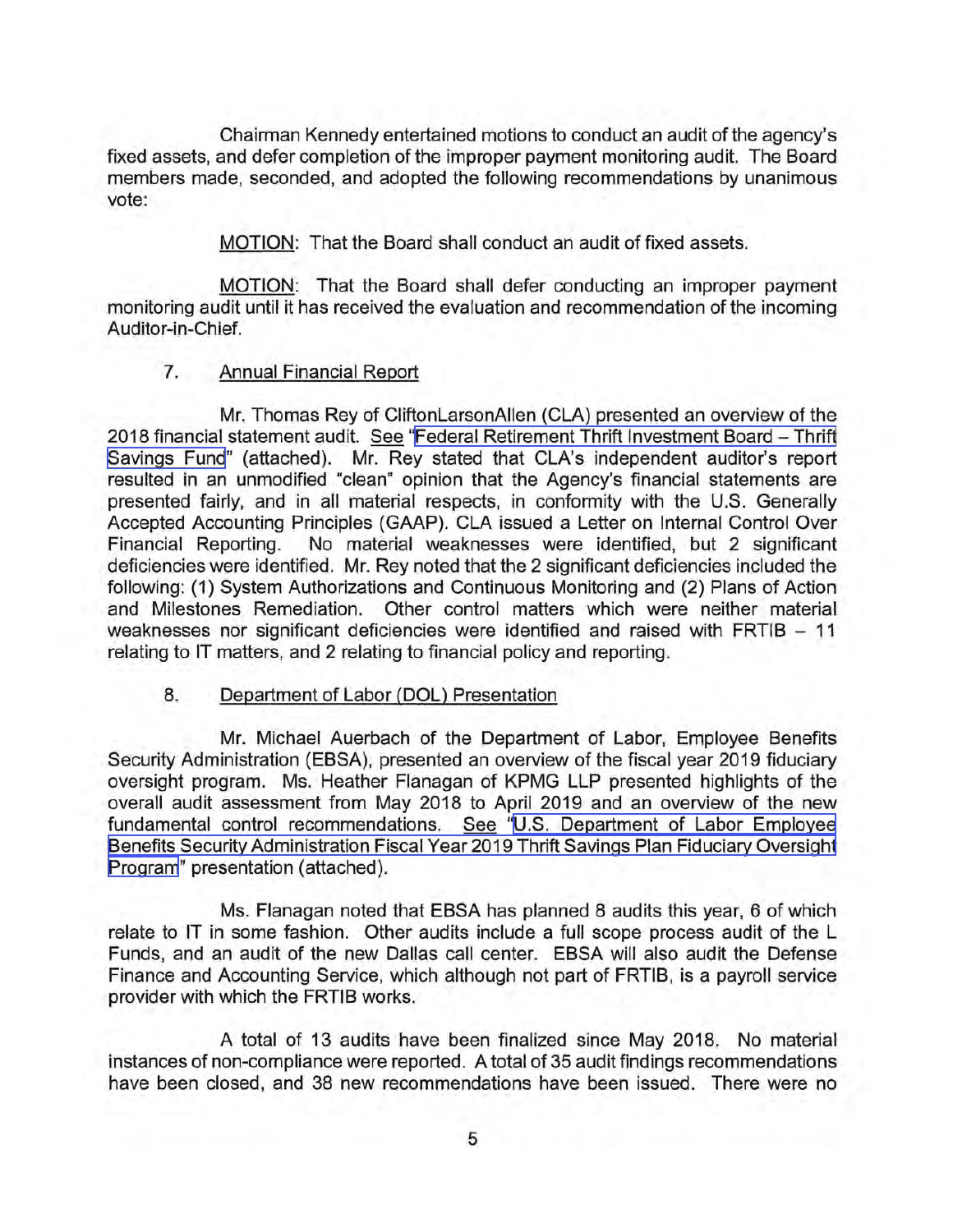instances of material non-compliance with FERSA. Of recommendations carried over from prior years, 55 remained open.

Ms. Flanagan noted that a large number of IT-related audit closures were the result of an IT restructuring that decommissioned some older infrastructure, rendering shortcomings with older infrastructure moot. Even so, IT audit recommendations accounted for 79 percent of open recommendations. The breakdown of open IT recommendations by subtype are: Computer Access and Security Controls - 29; Mainframe Configuration - 24; Mobile Device - 18; Service Continuity - 14; IT Operations Management - 12; System Enhancements and Software Change Controls - 11; Technical Security Vulnerability Assessment - 6; Participant Website Controls - 5; Remote Sites  $GITCs - 2$ ; Insider Threat  $- 2$ . All but seven of these were fundamental controls.

Outside of IT, open audit recommendation by subtype are: Board Staff- 8; Withdrawals - 8; Participant Support - 7; Lifecycle Funds - 5; Loans - 3; Account Maintenance  $-1$ ; Annuity Operations  $-1$ . Each of these was deemed a fundamental control.

Chairman Kennedy inquired whether FRTIB has shown improvement in addressing older audit findings. Ms. Flanagan explained that there was improvement. Ms. Flanagan reiterated that FRTIB closed 35 audit findings, and that while most open audit tasks are 3-4 years old, a few years ago, some were 5 or more years old.

Chairman Kennedy also inquired whether the rate of audit findings opened to audit findings closed narrowed in recent years. Ms. Flanagan explained that the gap had indeed narrowed; in the recent past, there were years where findings opened far outnumbered findings closed, but reiterated that this year there were only 3 more findings opened than there were findings closed.

In response to a question from Chairman Kennedy, Ms. Flanagan noted that the recommendations contained at page 19 of the EBSA presentation stem from a KPMG industry-wide assessment and were not targeted in their nature.

Member Jasien inquired whether FRTIB employees were communicating and collaborating well with auditors. Mr. Auerbach replied that although it is common to have some tension between auditors and auditees, the working relationship FRTIB has with auditors is a good one.

### 9. Monthly Withdrawals Update

Mr. Tanner Nohe, Supervisory Project Manager, provided an update on the Additional Withdrawals Project. See ["Additional Withdrawals Project"](https://www.frtib.gov/pdf/minutes/2019/Apr/MM-2019Apr-Att9.pdf) (attached). Mr. Nohe explained that phase 1 of the project, Installment Maintenance/Withdrawal Deadline, has completed systems testing and has moved into user acceptance testing. With respect to phase 2, post-separation withdrawals, development is 99 percent complete and will wrap up in the coming days, but systems testing is just beginning and